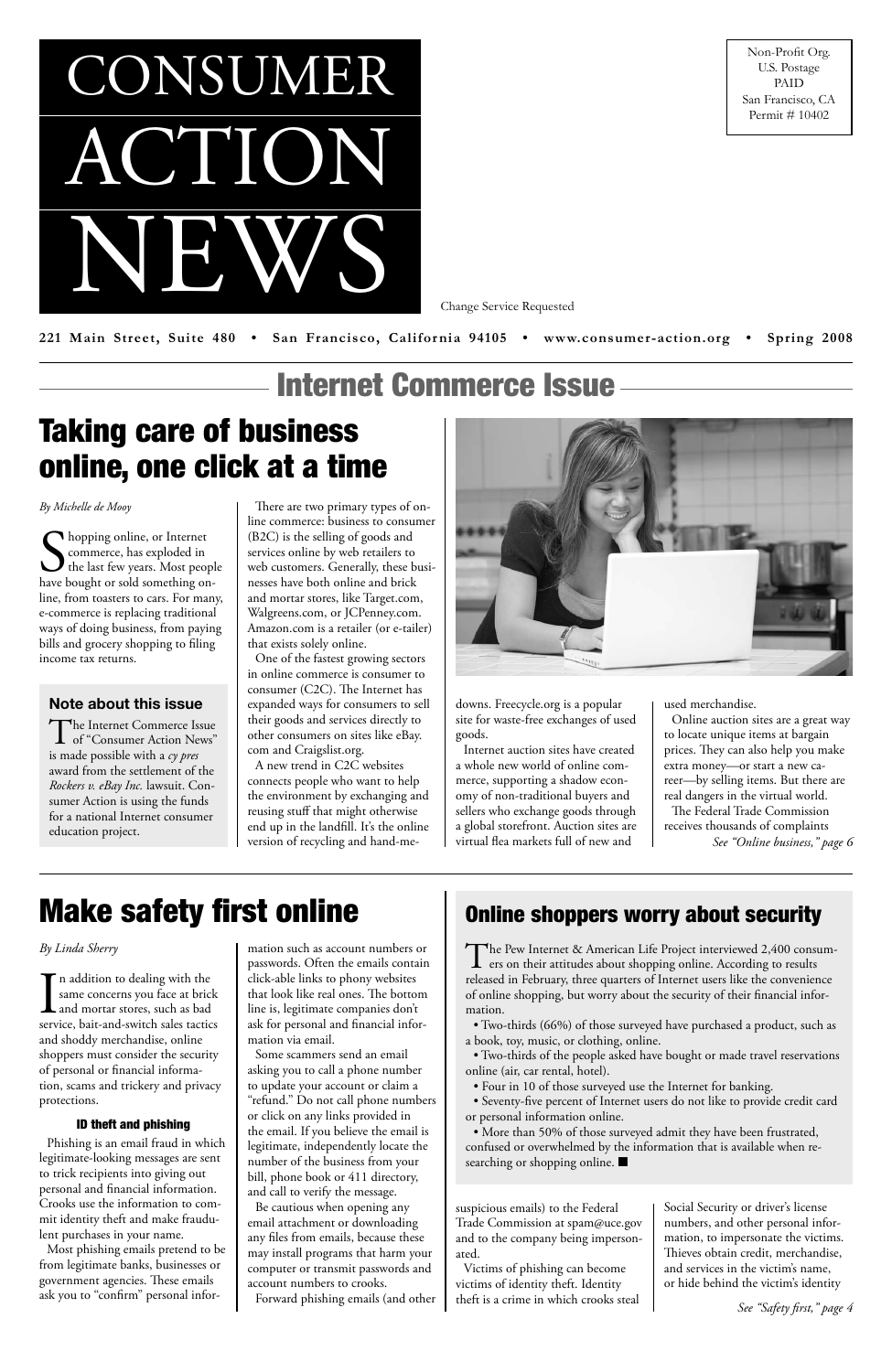## **Consumer Action**

**www.consumer-action.org** Consumer Action is a non-profit 501(c)(3) advocacy and education organization founded in 1971. We publish surveys and distribute multilingual educational materials in printed form and on the Internet.

Consumer Action provides nonlegal advice and referrals on consumer problems. Chinese, English and Spanish are spoken.

#### **(415) 777-9635 • (213) 624-8327**

**hotline@consumer-action.org**

#### **San Francisco**

*221 Main St., Suite 480 San Francisco, CA 94105 (415) 777-9648 Email: info@consumer-action.org*

**Ken McEldowney** Executive Director

**Michael Heffer** Business Manager

**Kathy Li** Director, San Francisco (S.F.) Office

**Mikael Wagner** Director of Training/Outreach

**Nani Susanti Hansen** Associate Director, S.F. Office

**Audrey Perrott** Associate Director, Training/Outreach

**Candace Acevedo, Jamie Woo** Community Outreach Managers

**Joseph Ridout** Consumer Services Manager

**Angela Kwan** Web Manager

**Hazel Kong** Office Manager

**Cui Yan Xie** Project Associate

**Kinny Li, Tasneem Pitalwala** Administrative Assistants

**Ricardo Perez** Mail Room Operations

**Ruth Gilbert, Schelly Gartner** Consumer Advice Counselors

With just a click, you can pur-<br>chase almost anything you want online these days. But is it safe to share your credit card number and personal information online? How can you tell if a website is secure?

**Loven Ko, Philip Mak, Dennis Wong** Support

### **Los Angeles**

*523 West Sixth St., Suite 1105 Los Angeles, CA 90014 (213) 624-4631*

**Cher McIntyre** California Legislative Director

**Nelson Santiago, Linda Williams** Community Outreach Managers *(Training and Outreach Department)*

**Guo Guang Zhuo** Support

#### **Washington, DC**

*P.O. Box 70037 Washington, DC 20037 (202) 544-3088*



**Linda Sherry** Director, National Priorities *(Editor, Consumer Action News)*

**Ruth Susswein** Deputy Director, National Priorities

#### **Michelle de Mooy** Associate, National Priorities

**Sol Carbonell** Associate, National Priorities

### **Healthy Children Organizing Project**

*221 Main St., Suite 480 San Francisco, CA 94105 (415) 777-9648, Ext. 307 Website: www.healthychildrensf.org*

#### **Neil Gendel**

**Director** 

*Consumer Action News* is printed by the Alonzo Printing Company, using recycled paper and soy-based ink. © Consumer Action 2008

# It's safe and easy to pay online if you know the rules

*By Ruth Susswein*

To start, the site should use encryption to scramble your private information. To check if a site is secure, look for an "s" after http in the address bar, or a closed lock or unbroken key displayed in the browser.

Before you buy, find the company's customer service phone number so that you can reach them in case of a question or problem.

Legitimate online sellers will send you a confirmation email, or receipt. Print it out and save a copy until the product warranty runs out.

**TIP:** *Create secure online passwords by combining upper and lower case letters and numbers.*

#### **Trustmarks**

According to recent research, 83% of online shoppers say they are concerned about sharing personal information online. Even more worry about fraud.

To feel more confident, look for a seal of approval, or trustmark, on the websites you shop with. The trustmark is a way for an online store—or "e-tailer"—to prove its credibility

online.

Verisign.com is a trustmark that ensures shoppers that the site uses encryption for safe payments. Truste.org provides a seal of approval for sites that are privacy conscious and have ethical online business practices. Under its buySafe program, Truste guarantees your purchases with a bond.

BBBonline also has a reliability seal that stands for ethical business practices.

#### Credit vs. debit

Once you're ready to buy, paying by credit card is the safest way to shop online. Under the Truth in Lending Act (TILA), you are liable for only \$50 of unauthorized or fraudulent

purchases. Many cards today offer "zero liability" which means you won't be charged any amount.

If you pay with a debit card the rules are very different. Debit cards electronically deduct money from your checking account. Debit purchases fall under the Electronic Funds Transfer Act, and you could be liable for unlimited losses if you don't act quickly.

If you report debit or ATM fraud within two business days of learning of the loss your liability is limited \$50. It jumps to \$500 if you report it within 60 days, and the loss is unlimited if you don't report it until more than 60 days have passed.

If someone steals your debit card and uses it, your bank account could be wiped out. When you pay by credit card, it is the lender's money on the line, not yours.

You also have greater protection with a credit card if you run into a billing dispute. If an e-tailer bills you for the wrong amount or does not deliver the item, you have the right to dispute the charge and not pay that portion of the bill while the creditor conducts an investigation.

According to the Fair Credit Billing Act, the dispute must be resolved within 90 days. If you have a dispute involving the quality of a product, paid by credit card, you have some rights to dispute the charge if the item was purchased within 100 miles of your home (and is for more than \$50) which would disqualify many online purchases. Debit card billing error resolutions are not as protective. You must notify the bank of the mistake within 60 days. Banks are required to investigate and correct the error or give you a "provisional credit" within two weeks, while they have up to 90 days to investigate. Debit disputes over items not being delivered may be covered by the Mail and Telephone Order Merchandise Rule or by your debit card issuer (Visa, Mastercard), but complaints involving quality of goods or services have no protections with a debit card. Also, debit card disputes

involve money removed (debited) from your bank account, which is far different than disputing a bill you've yet to pay.

**Tip:** *Use one credit card for online purchases. You can track your shopping and limit any problems to one card.*

#### Alternatives to credit

About a third of top e-tailers offer other online payment options like the free online payment service Pay-Pal.com. You can securely store your credit, debit, or bank account number with this company but keep the details off the Internet. At checkout, choose Paypal and the transaction goes through its encrypted system. You can also transfer funds between PayPal account holders. PayPal also offers payment by cellphone at mobile.paypal.com, or a one-time-use credit card called the Secure Card.

PayPal (owned by eBay) encourages users to "get verified" by linking a bank account or credit card to your PayPal account. If you are not verified the number of PayPal payments you can make may be restricted.

BillMeLater.com is another payment option. If you choose this service at checkout, BillMeLater does an instant credit check and gives you a credit line based on your credit score and income. You can defer payment, interest free, for 90 days, and at some e-tailers, up to six months.

To receive this credit "speed pass" you'll need to provide your name, address, phone number, date of birth, and the last four digits of your Social Security number.

Online payment service ebillme. com is free and does not require you to share any financial information. You choose ebillme at checkout and the bill is sent to your email. You can pay the ebill online through your bank. This service offers price protection and a money back guarantee on "eligible" purchases of up to \$500. With ebillme, the merchant pays the service fee, not the consumer.

#### Virtual card numbers

One way to add a layer of security to online shopping is to use a random 16 digit number linked to your Visa or Mastercard account. Charges then appear on your regular credit card bill.

Citibank, Bank of America and Discover offer virtual account numbers, but American Express dissolved its program because of lack of customer interest. While setup involves some work, virtual numbers can be useful when you shop online with unfamiliar companies.

#### Disputes can be murky

Dispute protections are less clear when using a third party payment service. PayPal promises refunds for any unauthorized charges. However, if you have a problem with an item and want your money back, you may not have the same rights you'd have if you used another credit card. PayPal

*See "Paying online," page 5*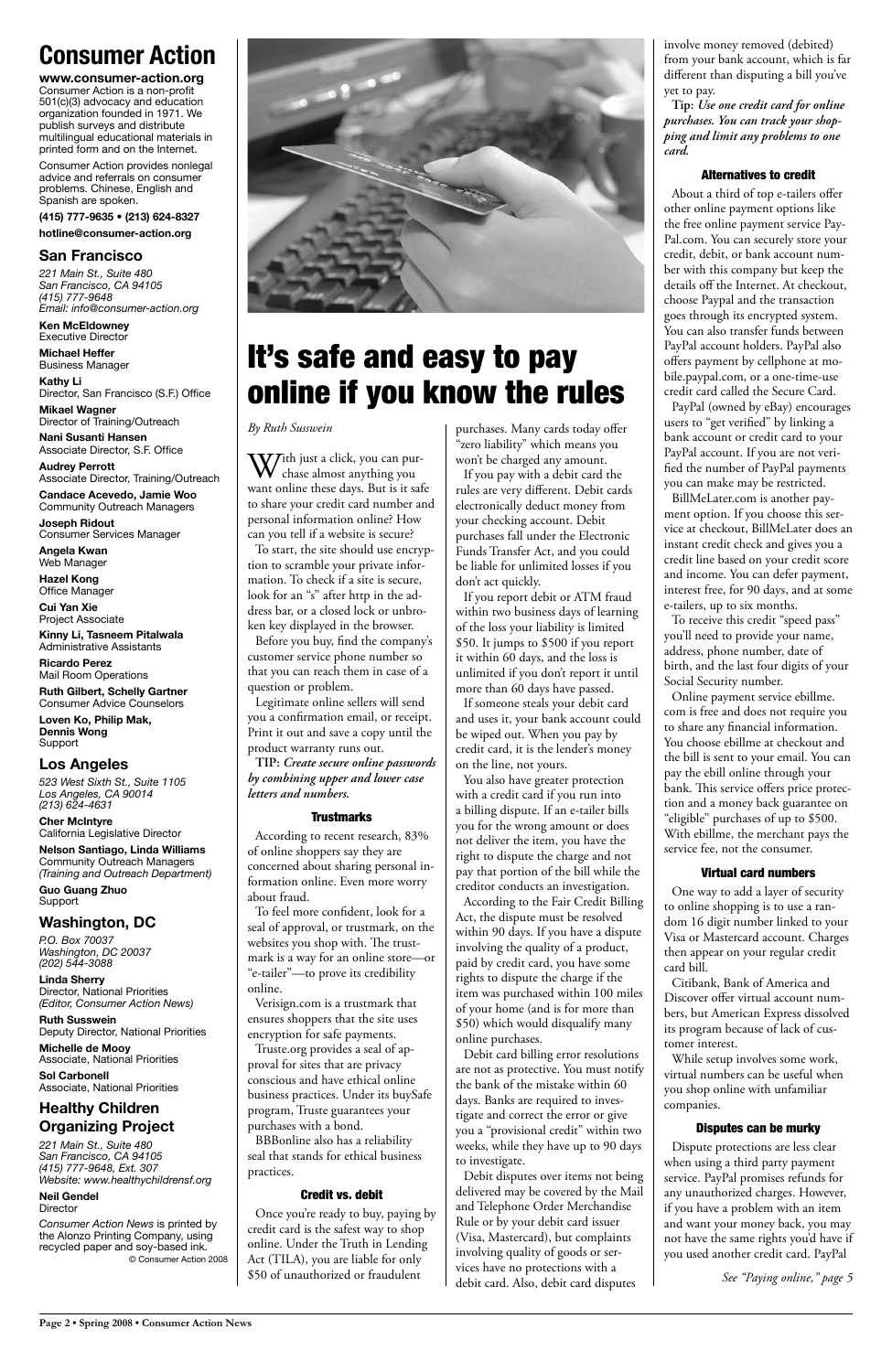**Consumer Action News • Spring 2008 • Page** 

# Let your mouse do the walking and comparison shop online **Many sites offer user reviews to help you choose products wisely**

#### *By Ruth Susswein*

One are the days where you<br>drag yourself from shopping<br>center to mall to be a smart<br>shopper. With the click of a mouse drag yourself from shopping center to mall to be a smart shopper. With the click of a mouse you can compare price, features, and even get valuable user reviews.

"As consumer advocates, we frequently advise people to compare prices before buying," said Linda Sherry, Consumer Action's director of national priorities. "This is especially important on big ticket items, where the price difference can be significant."

Shopping online can save you time and money if you start out with a good idea of what you want to buy. With gas prices what they are, you can save a bundle just by staying home to shop.

There are search engines, called shopping "bots," that will save you time by scouring the web hunting for the best deal. One such service, Shopzilla.com, surveyed shoppers during last year's holiday season and found that an average trip to the mall takes up five and a half hours of your time.

#### Shopping 'bots'

Instead of pounding the pavement, shopping bots are easy on the feet and free to use. These search engines gather price and product information. You don't buy from the bots; you use them to comparison shop. Some of these search services, like Shopping.com or Shopzilla.com, list items from tens of thousands of stores. You can search by product and compare price, features, shipping costs, and ease of use.

Some shopping bots like MySimon. com and PriceSCAN.com focus on price comparisons, while others combine user experience. Price-Grabber.com allows you to sort by product rating or price, plus it offers consumer reviews and info on return policies. PriceGrabber's "bottom line price" includes tax and shipping. It also offers a feature called "price alert" which allows you to post the

price you want to pay and sends you an email if a match is found.

#### Consumer feedback

Possibly the best feature of the shopping bots are customer reviews. Some provide access to Consumer Reports but most items are evaluated by site users. They can warn you about a product's weaknesses or clinch the deal with a rave review. Shopping.com uses Epinions.com for its consumer reviews. If you join Epinions you can post your own review as well as learn from others.

Once you've compared items and are ready to buy, you'll click a link to the e-tailer's site to make the purchase. But before you finish the order be sure you learn what the company's return policy is and who pays any

shipping costs. *(See "Return policies.")* **Tip:** *When using shopping bots click through to the merchant's site to confirm that the posted price is still valid. Also check with the e-tailer to see that shipping costs are real, and not just estimates, especially if the merchant is overseas.*

#### Top billing

Be aware that e-tailers listed at the top of the bot screen may have paid for that placement. PriceSCAN.com is one bot that does not sell its space. PriceSCAN lists the lowest price first, but at other sites it's not always clear whether a company paid for top billing. One way to know the merchant is paying is by looking for the words "featured merchant." The items may still be worth checking out, but they may not be the best deal just because they were listed first.

> • Are there return limitations? Must you return the item within 30 days, in its original packaging or are some items exempt from returns, like DVDs?

**Tip:** *Shop smartly without eating up too much time by sorting the information by price. Many comparison sites offer this option.*

#### Coupons

Some shopping search sites (Price-Grabber.com) have a coupon section that's worth visiting before you buy. You can also visit coupon sites like Couponcabin.com, a free service that combs the Internet and collects coupons. List-

ings are updated three times a day. You can also post and receive money saving tips. When you're ready to buy, click on a cou-

> According to the self-help legal publisher Nolo Press, consumers are officially required to pay sales tax—even if the store doesn't collect it—for those in-state online purchases. Then it's called a "use tax." Efforts are underway to simplify the sales tax issue in as many as 40 states.  $\blacksquare$

pon to go to the online store and claim your savings at check out by typing in a coupon code. Be sure the discount is applied before submitting your order.

Ebates.com requires you to become a member to earn coupons, and cashback rewards (up to 25% off) at its 800 participating stores.

CouponMountain.com lets you hunt by store or by coupon type. You can enter a specific item and price,



and you'll be alerted if a match is found.

FatWallet.com lists deals and coupons by company and expiration date. It's also known for its user forums where other shoppers can tip you off to steals and deals or warn you if a company is out of business. **Tip:** *For those sites that offer paper coupons you may only get one shot at printing (to avoid fraud) so make sure your printer has ink.*

#### Discount sites

According to Money magazine, Overstock.com remains a good site for deals. This discount e-tailer is known for selling the extras that other retailers have in stock, but at a better price. You can do especially well if you are not set on a particular model or manufacturer. Shipping on all orders is just \$2.95 no matter what you buy.

SmartBargains.com calls itself your "personal bargain hunter" and offers a 30-day money back guarantee return policy.

#### Auto sites

Some sites specialize in car sales. Edmunds.com offers local price comparisons on new and used cars, plus reviews by Edmunds and consumers. It also offers buying advice such as its "True Cost to Own" system that spells out what each model will cost

over time and compares the cost to similar models. Vehix.com al-

lows you to search for new and used cars in your area and also offers a comparison tool

to contrast features, performance, and safety. Based on features, it will calculate a car's trade-in value for you. VehixTrader.com offers information and online classified ads to buy or sell used cars. It allows sellers to post an ad free for seven days. AutoTrader.com boasts 3 million car listings by private and retail sellers.

At LocalCarPrices.com you select a new vehicle, provide your zip code and receive three local price quotes, with no obligation to buy.

#### Return policies

Buying online requires a certain level of trust. If a store has a reasonable and clearly posted return policy, you can take it as a sign that this e-tailer may be worth doing business with.

Here's what you need to know before you buy:

• Will you receive a merchandise credit or a refund based on how you paid (credit or debit)?

• Does the merchandise credit expire? How long does it last?

• Is there a restocking fee? How much?

• Who pays for shipping on returned items?

• Is the policy posted on the site? (Print it out in case you need it.) Some companies use a firm called TheRetailEquation.com to track customer returns. It reviews your return history, the dollar amount and the time between the purchase and your last return. Some businesses limit returns as a fraud fighting tool. They may deny you a refund if you've gone over the undisclosed limit. Denials are typically based on the frequency of returns and dollar amounts.

You can ask for a copy of your return history file and can dispute inaccurate information. The Retail Equation says it will correct the file if it's wrong. The company does not share data between e-tailers, nor does it sell any customer information. You can send an email to ReturnActivity-Report@TheRetailEquation.com.

#### Sales tax online

Generally Internet shopping is sales tax free but here's the catch. If an e-tailer has a physical store in your state, it is required to charge you sales tax. Sales tax makes up about one third of all state revenue for local police, fire, schools, etc.

### **On some comparison sites, items listed first in a search may not be the best deal.**

### Support Consumer Action Now!

**It's easy to donate using your credit or debit card on our secure site.**

**Make your tax deductible contribution today.**

#### **CONSUMER-ACTION.ORG/ JOIN/DONATE**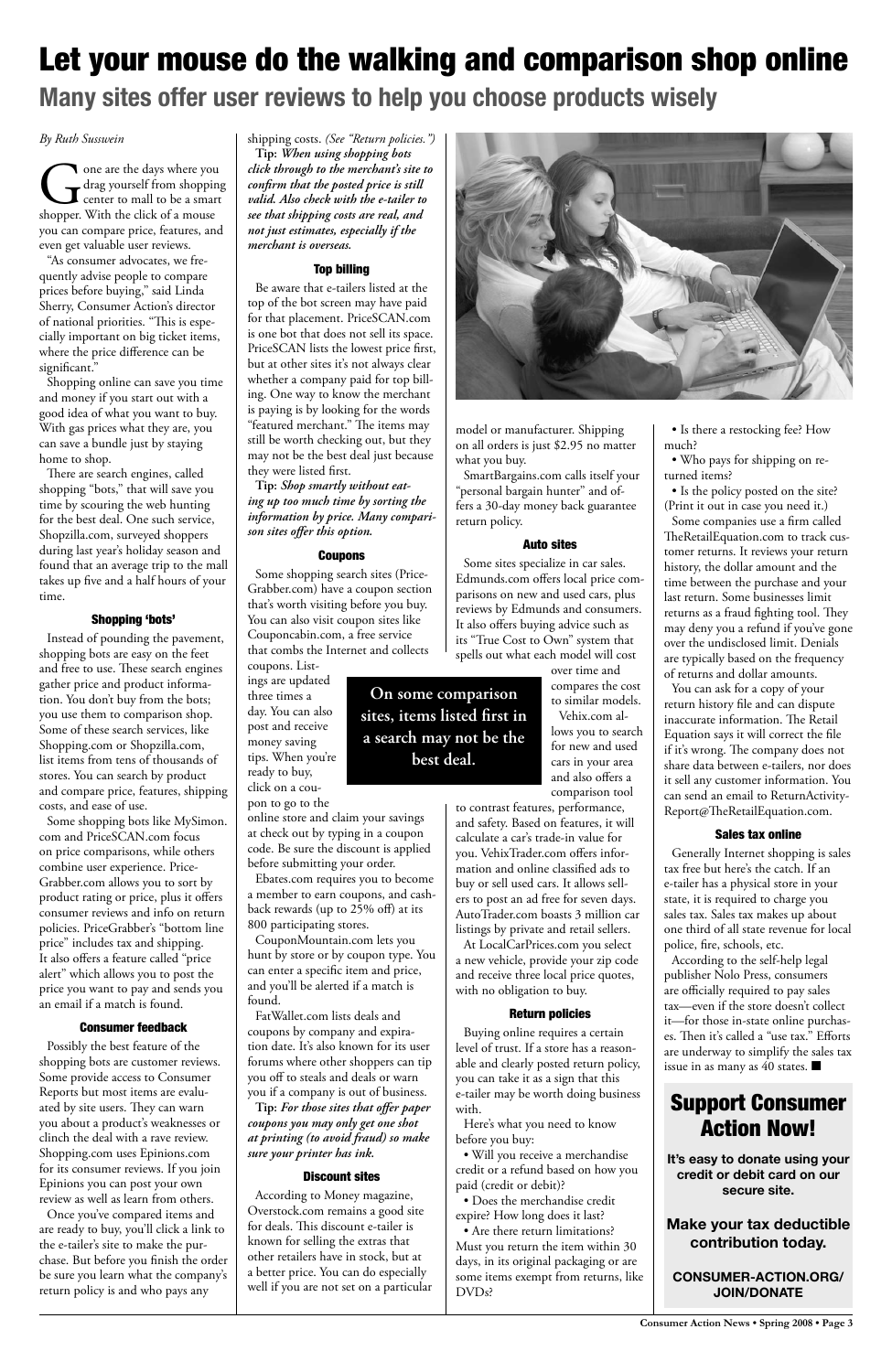### **Safety first**

*Continued from page 1*

# Every move you make…

#### *By Ruth Susswein*

I<br>ever magine someone, with a pen and pad, following you everywhere you went, keeping track of your every stop, every purchase, everyone you spoke to. This does actually happen online today, without us even knowing it.

Online advertisers, e-tailers and Internet providers track our shopping habits using "cookies," an online tracking system that attaches bits of code to our Internet browsers to track which sites we visit as we search the web.

"Persistent" cookies remain stored on your computer while "per-session" cookies expire when you turn the browser off. Online merchants use cookies to recognize you and speed up the shopping process the next time you visit. You may be able to set your browser to disable or refuse cookies but the tradeoff may limit the functions you can perform online.

Privacy advocates worry that as more and more data is compiled about us—without our knowledge or active consent—it will be combined to reveal our actual identities. This data is often collected to help sell us things. There are a number of companies that specialize in targeted online advertising called "behavioral marketing." Companies say consumers benefit by being exposed to more targeted advertising and e-tailers can make more money more efficiently by targeting the right shoppers.

For example, you buy a book on golf from Amazon, visit the Professional Golfer's Association site, purchase golf shoes at Zappos.com and search online for golf courses near your home. When you do, your computer's Internet Protocol (IP) number could be used to generate golf-related ads. When you open the USA Today site to read your morning news, you may see an ad offering you a new set of clubs. When you go back to Amazon later that day you might be offered a biography of Tiger Woods.

What if your behavioral marketing profile is shared with others, without your permission? You might not care if a drug company shares your prescription drug information with a coupon service to save you money. But what if that same Rx information got into your employer's hands and made your health insurance coverage more expensive?

> Opting out of an advertising network does not mean you will no longer see online advertising when you surf the web. But the network you opt out of will no longer deliver ads based on your web preferences and usage patterns.  $\blacksquare$

The Federal Trade Commission (FTC) is currently examining behavioral marketing and its potential for abuse. Consumer groups, including Consumer Action, have asked the FTC to require companies to get consumers' permission (opt-in) before collecting or sharing any personal information about them, such as their computer's IP number. Many of these groups also recommend creating a "Do Not Track" list for those who do not wish to be followed online, patterned after the widely used Do Not Call list. *(See page 8.)*

#### Online privacy

While we can't control all the information that is electronically shared about us, we do not have to surrender all privacy privileges.

Buried in the privacy policies and terms and conditions sections of many sites are clues to how vendors



intend to use your information. Some promise not to link identifiable information to your surfing or shopping activities, others insist they will not share your personal information without your permission. Often you are given the opportunity to "optout" of information-sharing with third parties by contacting the company. In most cases, businesses retain the right to share your information with companies that provide them with business-to-business services such as billing or bookkeeping.

> Some health care items on auction sites—such as baby formula, pain killers, allergy medicine, eyedrops and cosmetics—may be harmful to your family's health. According to the National Retail Federation, much of the merchandise may have been stolen, be out of date or have been stored in ways that cause it to spoil. Many websites offer prescription drugs without a prescription. The risk is that without a doctor's prescription you can't be sure that the drugs are safe. Before you order drugs online, check with the National Association of Boards of Pharmacy to determine if the websites are licensed pharmacies (www.nabp.net; 847-698-6227). Look for a U.S. address and phone number you can contact if you have a question or problem. Ask if the site provides a licensed pharmacist who can answer your questions. If you suspect a site is illegal, report it to the FDA using its online reporting form (www.fda.gov/oc/ buyonline/buyonlineform.htm). ■

Many consumers mistakenly believe that they are protected if a company has a privacy policy. Click on the privacy policy and read the fine print. Often you'll find out that a company intends to share your information with affiliated companies, marketers, mailers, advertisers and others. Depending on how you choose to pay, your information may also be accessible to banks, credit bureaus, etc.

#### Opting out

You can opt-out of some informa-

tion sharing or choose to do business with a company that has a more restrictive privacy policy. Look for privacy seals like TRUSTe or BBB Online, which mean that a company meets high privacy standards.

The Network Advertising Initiative (NAI) has a "one stop" tool that allows you to opt-out of targeted behavioral advertising by its member networks. (Not all online advertising firms belong to NAI.)

Go to www.networkadvertising.org, where you can check which ad networks have placed a cookie on your hard drive, and then submit opt-out requests for each network you prefer not to be targeted by. This must be done on all the computers you use, as it is computer specific.

when committing other crimes.

While you can't always protect yourself from ID theft, you can take steps to minimize the risk. If an identity thief has opened credit in your name, the accounts are likely to show up on your credit report. You may catch the crime early if you order a free copy of your credit report from all or any of the three major credit bureaus. Order free annual credit reports from Annual Credit Report (www.annualcreditreport.com).

#### Online security

Many computer users have high speed Internet connections that, like the doors of your home, must be locked to keep out intruders. To avoid damage to your computer and security breaches, use firewall, antivirus and anti-spyware software and update them regularly.

Anti-virus software scans incoming emails and attached files. A firewall helps make you invisible on the Internet and blocks access from unauthorized sources.

Security software must be updated regularly to help protect against the latest threats—most systems, such as Microsoft or Apple, will update automatically unless you change the settings on your computer.

OnGuardOnline.gov, an FTC website, has lots of information on security software, firewalls and other ways to protect your computer and your personal information. Turn off your computer when you are not using it. A computer that is connected to the Internet all the time may be vulnerable to crooks who want to remotely control your machine. Keep your user names and passwords a secret. Choose strong passwords that are a combination of letters, numbers and characters.

#### Shared computers

Take precautions if you use a public Internet cafe or a shared computer to send email or surf the web. Don't use public computers to access your bank, credit card or brokerage accounts or to enter personal or financial information. These comput-

#### Health care items

ers may be infected with programs that "log" your keystrokes and steal passwords and account numbers as you enter them. Log out of your email program or instant messaging accounts before you leave public or shared computers.

Remember, email is not a secure method of transmitting financial or personal information. Never send account numbers or personal details about yourself this way.

#### Fake check scams

This is a growing scam in which someone contacts you to buy something you have offered for sale, to propose a business deal or to notify you that you have won a lottery or other award. The scammer will offer to send you a cashier's check (or money order) and ask you to wire a portion back. Crooks give many creative excuses for this request—don't fall for any of them. The cashier's check or money order is counterfeit and will be returned for insufficient funds. You will be left responsible for any money you sent the scam artist—and, if a sale of merchandise is involved, it will be gone, too.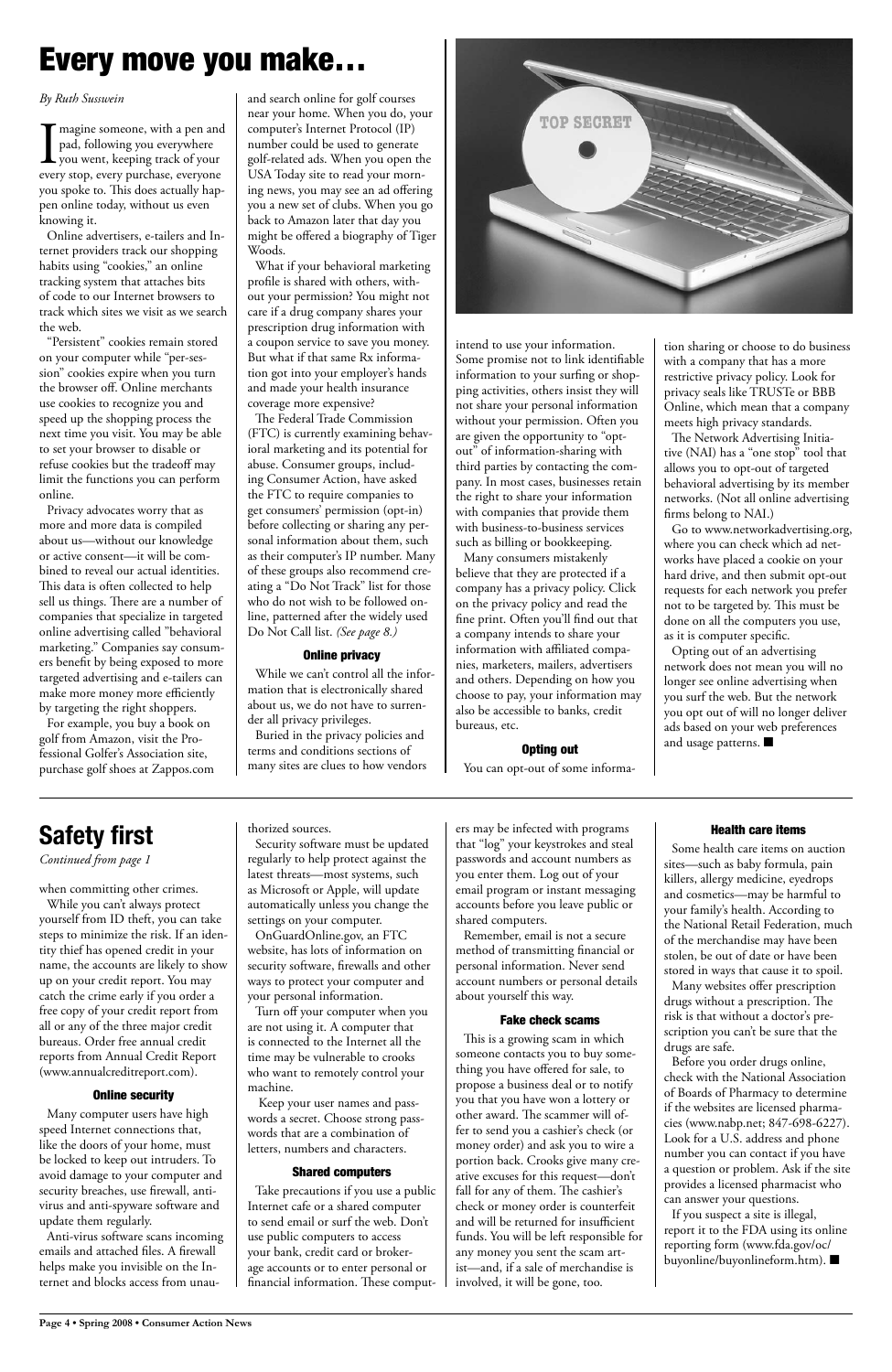**Consumer Action News • Spring 2008 • Page** 



# Mobile commerce makes an appearance in the U.S.

### Data breaches are growing common

The more information that is collected about each of us, the more<br>likely it becomes that data breaches will occur. One and a quarter million records were compromised in the U.S. in 2007, according to the Identity Theft Resource Center (www.identitytheft.org). That's six times the number revealed in 2006.

In the future, we may see more companies opting not to keep your credit card number on file, so that they can avoid liability for data breaches.  $\blacksquare$ 

This year, personal information from 650,000 JC Penney customers and other retailers were put at risk of identity theft when a computer tape went missing. In 2007, close to 100 million credit and debit card numbers were exposed to potential fraud when hackers intercepted wireless transmissions from TJ Max and Marshalls, popular national chain stores.

ellphones that can browse<br>the web and make purchas<br>give the term "impulse buy"<br>new meaning. the web and make purchases give the term "impulse buying" new meaning.

At many online retailers, you can opt to "save" your credit card or debit card number so that when you return to make another purchase, checkout will be easier. However, consider entering your payment information each time you visit, instead of storing it, to limit the chance that anyone who breached the retailer's system would get your account number.

# **Paying online**

*Continued from page 2*

requires that you file a complaint with PayPal or with your card issuer, not both.

#### More ways to pay

BillMeLater has a no-fault policy, or zero liability, for fraudulent charges. But it's not clear if you are entitled to the same chargeback rights you have with a credit card.

#### *By Ruth Susswein*

Mobile commerce (m-commerce) is the newest way to shop. Just ask teenagers, who are typically early adopters of any new technology. Prevalent in Europe and Japan, m-commerce lets you shop using a cell phone or PDA (personal digital assistant).

More than half of 18-29 year olds use a mobile phone instead of a landline and most young teens communicate by text messages rather than email, making them ripe for mobile sales.

#### Ring tones for sale

Early signs of m-commerce in this country include telecommunications companies that sell ring tones and screensavers to wireless phone users and add the charges to cell phone bills.

Big e-tailers are taking note of the trend. In early April Amazon. com unveiled TextBuyIt, a shopping service that allows consumers to send a text message to Amazon with the name or UPC code of the product they want. Amazon responds with matching products and prices, each with a single-digit number alongside it. Customers who have payment information on file with Amazon can buy items by responding with a text message containing that number.

So far, U.S. shoppers tend to use their mobile phone to check prices or find products rather than to pay for items. Many young people use their cell phones to search for something they want to buy and then forward that information to friends for opinions or pre-approval.

#### What's in stock?

There are online mall search engines like NearbyNow.com where you can browse in any of its 192 member malls by Internet or mobile phone. After searching a mall for just the right item, you can reserve it online.

> Consumer Action is continuing to follow m-commerce in the U.S. and will keep our readers updated on new developments and cautions.  $\blacksquare$

It can save time and gas to know that the store has just the color and size you want. NearbyNow notifies you by email or text message within minutes if the item is available.

Slifter mobile also helps shoppers find items in their local area via wireless phone. You send a text message, requesting a certain product in your zip code and Slifter sends you a text message with the names of local stores that stock the item. You can purchase the product directly from the store.

> eWalletXpress.com is another payment service in which you link your checking account to your "ewallet" account and access up to \$750 a month to pay some online merchants. There is a \$1.50 per payment fee to access your funds instantly from eWalletXpress.  $\blacksquare$

You may also create a favorites shopping list that can be shared with others.

#### **TIP:** *Some stores don't make their full inventory available by mobile search.*

Slifter.com is free, but before you rack up a hefty phone bill check how much your cell phone company charges for data services. (If you

plan to use data services a lot, you can purchase discounted usage plans from your provider.)

#### Hit send to pay

Most shoppers still head to the store for the final purchase, but some sellers already make it possible to make purchases using your wireless phone. Companies are still working out the kinks to make mobile purchases a smoother process. But despite its unfamiliarity, some estimates predict that \$500 billion in mobile commerce sales will be made this year.

#### Mobile malls

Online shopping mall mPoria.com offers access to e-tailers like Buy.com and GameStop.com. It says it offers hard-to-find products at discount prices. mPoria recently added a "Go-Lo" feature, in which prices for electronics, clothes etc. drop every few minutes until items sell out.

Digby.com is a free m-commerce shopping service that you download to a BlackBerry PDA. Digby speeds you through gift purchases by allowing you to link your calendar and address book to its system without having to enter the recipient's address.

You place your order through Digby but you'll receive purchase confirmation and a receipt directly from the store via email. You must store your credit card number on your BlackBerry for Digby to expedite your purchases.

Looking to save extra bucks while you speed shop? Cellfire.com offers

mobile coupons stored right on your cellphone. You sign up and pick the coupons you want. When you're ready, press "use now" and store or restaurant applies the discount.

#### Consider your privacy

With any sales or marketing service, you should read the privacy policy. Cellfire's privacy policy reveals it may share information about users, such as name, phone number, gender, email address, ZIP code, and even location if your cellphone provides it, for marketing purposes. The fine print states that the company may share your information under contract with affiliated companies, ad agencies and consultants.

Purveyors of m-commerce services hope consumers will be lured by convenience. Young shoppers, who often set the trends, seem to value the ease and speed of buying by cell.

The industry is in its infancy in the U.S. and it's unclear how existing consumer protections will work in this arena.

In Europe and Japan, wirelessphone based payment systems have been developed to allow m-commerce shoppers to pay for purchases, transportation and subscription services. These can rely on RFID (radio frequency) tags that transmit payment information to the user's mobile phone bill or to a prepaid debit account.

Want to buy your friend's comic book collection and pay online? Maybe you owe your roommate half the rent, or you need to pay your brother back for dinner. RevolutionMoneyExchange.com is

a free way to transfer money between individual account holders. It lets you repay friends or family directly without sending a check or withdrawing cash.

You link your MoneyExchange (ME) account to your bank account and load money into your ME account (which takes a couple business days) and use it to send money to others' accounts. Later this year Bill2phone will offer these services via mobile phone.

### Support Consumer Action Now!

**It's easy to donate using your credit or debit card on our secure site.**

**Make your tax deductible contribution today.**

#### **CONSUMER-ACTION.ORG/ JOIN/DONATE**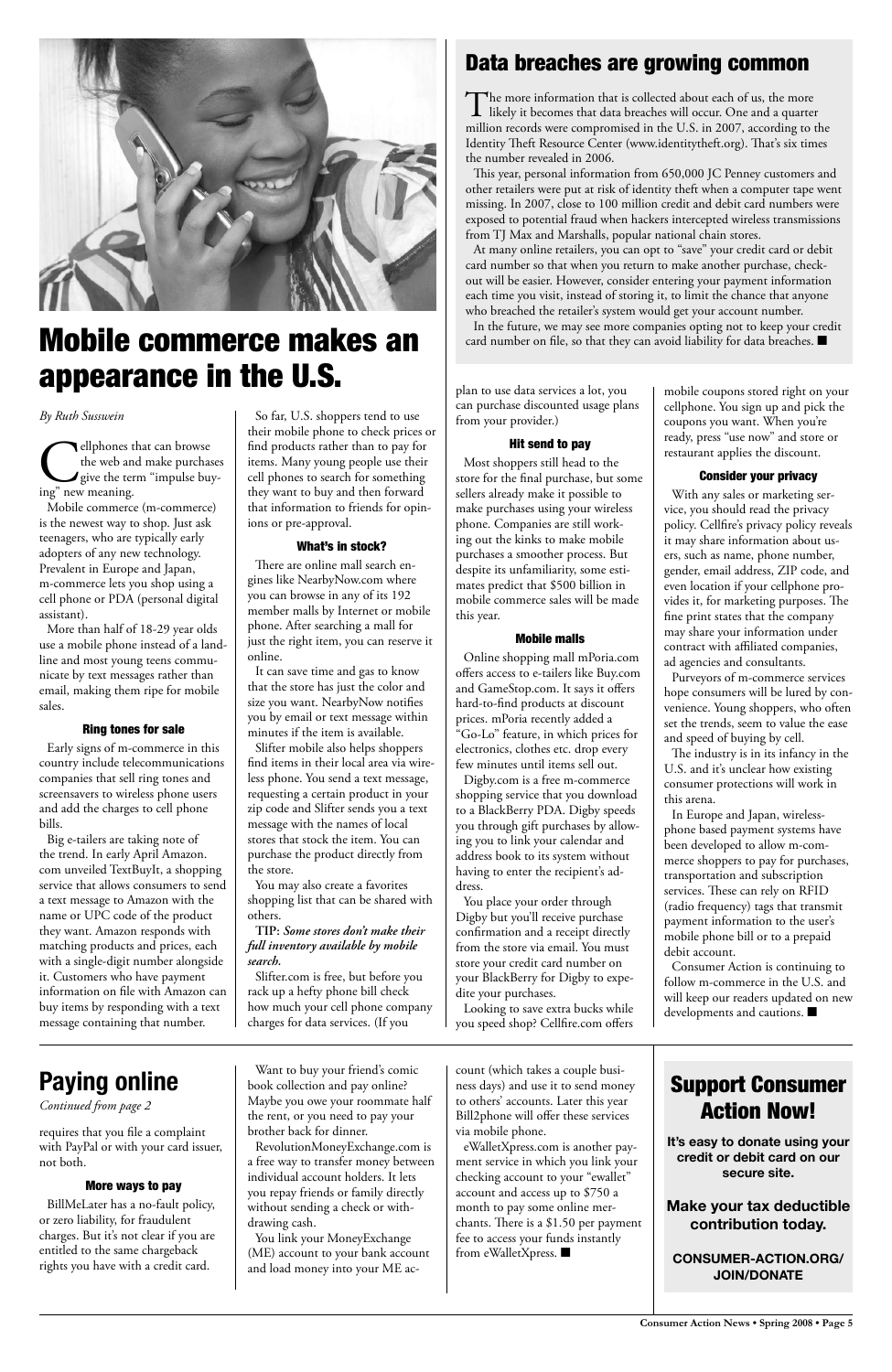# Online auctions: Buying and selling in cyberspace

#### *By Michelle de Mooy*

Online auctions have domi-<br>
since they first arrived with<br>
the birth of eBay in the early 1990s. nated Internet shopping since they first arrived with Online auctions connect buyers and sellers, allowing them to communicate in a bidding process over items for sale. Many people are drawn to online auction sites because they allow you to buy items at discounted prices. And they offer a chance to sell some of your unneeded or unwanted possessions to raise extra money.

For the most part, online auction sites are a safe way to exchange goods. But it makes sense to be cautious and aware.

The first step in safely using an online auction site is to read the terms of use, which will outline key issues such as whether or not the seller or the site is responsible for any problems that arise. For instance, some sites require a seller to pay a fee every time they auction an item, whether it sells or not. Some auction sites only charge when the item is sold.

Learn a site's return policy, as it may be difficult to return merchandise bought at auction. It's critical to check the policy, because you may be required to follow the seller's refund policy, rather than that of the auction site. For example, are you able to return the item for a full refund if you aren't satisfied?

Once a consumer has agreed to a price with a seller, the buyer and seller arrange for payment and delivery of the product. Successful bidders can usually choose among several payment options, such as credit card, online payment service, debit card, personal check, cashier's check, money order, or escrow service.

#### Beware of bogus offers

There are a few red flags that might help identify a bogus seller or buyer. If a seller requests payment in cash by private courier, or by check or money order through an overnight delivery service, you have a right to be suspicious. This could signal an attempt to commit fraud by taking your money without delivering the merchandise.

It always makes sense to pay by credit card because you'll have an option to seek a credit from the credit card issuer (also known as a "charge back") if the product isn't delivered or isn't what you ordered. *(For more information, see "Paying online," on page 2.)*

To protect both buyers and sellers, some auction sites prohibit the use of wire transfers as a payment method. The Federal Trade Commission recommends that buyers do not pay by wire transfer because if something goes wrong, you are left with no refund and no recourse.

Another popular way to pay at auc-



tions is with online payment services, such as PayPal. In this scenario, the buyer and seller set up accounts that allow them to make or accept payments. Buyers provide payment information, like bank account or credit card numbers, and sellers give information about where payments should be deposited. Some online payment services offer protection if the seller doesn't ship the goods. *(For more information, see "Paying online," on page 2.)*

Sellers can be scammed too. Fake check scams are the most common problem, although they can be avoided by not accepting checks, especially cashier's or certified checks, as payment, and by waiting to ship the goods until you get your payment in a reliable form.

If a buyer offers you a cashier's (or certified) check for more than the amount of the item, and asks you to wire them the excess amount, don't

do it. This it is a classic example of a fake check scam.

If you encounter a problem with a buyer or seller at an online auction site, such as eBay, it's important to report the problem to the site right away. You are probably not the only person being taken advantage of and you could help shut down illegal or unethical sellers by alerting the site to the problem.

#### File a complaint

You can also file complaints with your state Attorney General's office, consumer protection agency, Better Business Bureau (www.bbb.org), or the Federal Trade Commission (ftc. gov or call toll-free, 877-382-4357). Visit Consumer Action's online Help Desk (www.consumer-action. org/helpdesk) for links to help you find your state and local authorities. n

### **Online business**

*Continued from page 1*

about online auctions every year. For buyers, most complaints are about late shipments, no shipments, or the quality of the product. Others complain of bogus online payment services, and fraudulent dealers who lure bidders from legitimate auction sites with seemingly better deals. There are pitfalls for sellers as well. *(See the article at the top of this page about how auction sites work.)*

#### Online banking

Banking online is going mainstream, despite fears about security. Most banks provide free online account access and encourage customers to conduct traditional transactions online, such as reordering checks, changing an address, transferring funds and paying loans.

Many banks offer online bill payment. It allows you to automate paying your bills from your bank account. This can be convenient for people who want to save time writing checks, buying stamps and mailing payments.

#### Bill paying online

Banks try to make online bill paying easy. Bank of America, for example, lists thousands of com-

panies that might be on your pay list. You can see if the firms you pay regularly accept electronic payments from your bank, which cuts down on lead time.

If the vendor you're paying isn't set up to receive online payments, you face one drawback of using online bill payment because it takes longer to process payments. In this case, the bank has to create and mail a paper check, which takes several more days than an electronic payment.

Even when you're sure that the merchant accepts online payments, send payments a couple days early to avoid a late fee. (If you follow your bank's suggested lead time, usually it will reimburse you for late fees if your payment is delayed.) Banking online allows you to have more immediate control of your money, giving you the ability to check balances and review several months of transactions without having to dig up paper statements. The benefits of online banking are clear, but it's wise to take some precautions. Find out how your bank handles the security of its online transactions, if it has had any serious security breaches, and what its policy is on customer liability for identity theft. **Tip:** *Protect yourself when you bank online. Print out a hard copy of every transaction you make. In the*  *event of errors or theft, this may be your only proof. This might also be useful if the website is temporarily unavailable when you need the info.* 

#### **Travel**

Last year was the first time in the U.S. in which more travel was purchased online than offline, according to Phocuswright's 2008 travel trends survey.

There are scores of travel sites vying for your business. They include online travel agencies, such as Expedia, Orbitz, and Travelocity; travel search engines, such as Kayak.com and SideStep.com, which comb thousands of travel websites; "supplier sites" run directly by airlines and hotels; discount sites, like Bestfares. com, offering bargains for members who pay a yearly fee; and hybrid sites that offer a little bit of everything. Using their own methods, they search through fares to find travel deals. However, not all travel websites are created equal. Many travel sites charge booking fees that range from \$5 to \$20 per ticket. These sites may also charge you cancellation fees and transfer fees if you change your itinerary. Some travel sites impose a fee in addition to airlines charges to change your ticket. Check each website's terms of use section, and read the fine print on the ticket

agreement to learn about possible fees. Most airlines and hotels do not charge booking fees on their own sites. However, many airline tickets are non refundable and can be exchanged only for a hefty fee.

Online travel agencies are heavily trafficked by vacationers looking for good deals. Most are easy to use and allow consumers to compare prices and itineraries. Some offer free email updates when fares change.

The main difference between online travel agencies and travel search engines is in the information provided.

Travel websites like Orbitz.com or Expedia.com search their own databases of available flights, hotel rooms and car rentals. These sites can tailor your search to provide more targeted results. They also offer extras for would-be travelers such as photos, reviews from other travelers, and one-stop booking for ground transportation, dining and entertainment. Travel search engines offer more comprehensive results because they hunt for information from a wider variety of sources, including additional airlines, other travel websites, and online databases that have flight, room and car rental availability. Booking travel directly from airline and hotel websites, called supplier sites, has several advantages. Most

*See "Online business," page 7*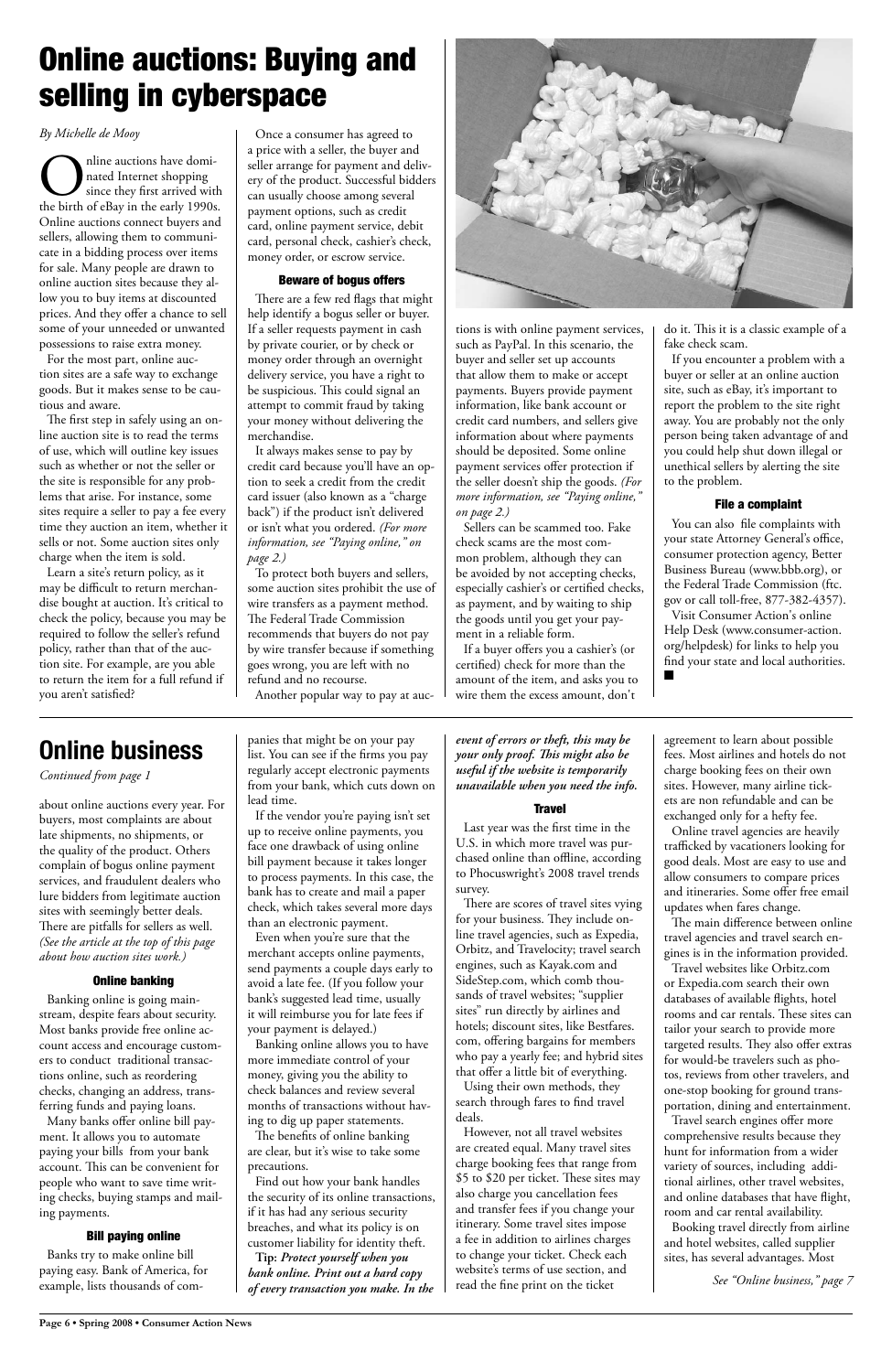### Looking for advice in all the right places

Fore are some resources to help you check out vendors and learn about<br>your rights. If you have a problem with an online purchase, first contact the merchant. If you can't solve the problem, file a complaint with your state Attorney General's office, consumer protection agency or the Federal Trade Commission. For contacts, visit the Federal Consumer Information Center (www.consumeraction.gov).

> fraud or online scams at this project of the National Consumers League.

www.wiredsafety.org Non-profit organization offering online safety information.  $\blacksquare$ 

**OnGuardOnline** www.onguardonline.gov Advice from the FTC and others on phishing, ID theft, spyware. Good resource for verifying legitimate security resources on the web.

**Online Privacy Guide** www.cdt.org/privacy/guide In-depth advice from the Center for Democracy & Technology.

**Privacy Rights Clearinghouse** www.privacyrights.org Click on the Online Privacy section, which provides excellent fact sheets and other materials.

**Buying Medicines Online** U.S. Food and Drug Administration www.fda.gov/oc/buyonline Steps you can take to make safer prescription drug purchases online.

#### **TRUST-e**

www.truste.com/consumers Tips to protect your personal information on the Internet.

#### **Wired Safety**

#### **Bidder Beware!** www.aarp.org *(Type "online auctions" in search bar.)* AARP explains how to protect yourself when using eBay and other auction sites. **American Bar Association** www.safeshopping.org Legal rights and online shopping tips. **Better Business Bureau (BBB)** www.bbbonline.org Check out online companies before you do business with them. **FakeChecks.org** www.fakechecks.org Information and consumer advice about fake check scams **Internet Fraud Complaint Center** www.ic3.gov Report suspected cases of Internet and e-commerce fraud to the FBI. **Online Shopping** www.ftc.gov/onlineshopping

You'll know you're accessing a page secured with SSL when you see "https://" in the web address (URL) or when you see a symbol of a closed lock or key in your browser. *(For more on secure payments, see page 2.)*

#### **Cars**

877-382-4357 (File a complaint) Federal Trade Commission (FTC) tips about avoiding trouble when shopping online.

**National Fraud Information Center** www.fraud.org Click on "Internet Fraud" Get tips and file complaints about

airlines and hotels offer online deals and packages that you won't find anywhere else.

It's a good idea to compare fares found on other online sites against the supplier's own site. When booking directly with an airline carrier, you avoid paying online booking fees. (Many airlines now charge fees if you book by phone or request a paper ticket.) By dealing direct, you also get the added benefit of avoiding

fraudulent travel offers.

Member-only discount travel sites negotiate special deals for subscribers, who generally pay a yearly fee to access the discounts.

When it's time to pay for your travel plans most sites have security features so you can use your credit cards safely online. Most browsers, including Firefox, Safari and Internet Explorer, use Secure Sockets Layer (SSL) technology.

#### What is SSL?

SSL is a way to safely transfer financial information over the Internet. Payment account numbers are sent through an SSL link encrypted (encoded) so that it cannot be intercepted. Even if a hacker gains access to the information it's useless since it

Another key way to learn about a charity is to review its IRS Form 990. This is a mandatory document filed by nonprofit and charitable organizations. It details the group's budget, top salaries and how donations are used. You can find the Form 990s for many charities online at Guidestar. org or NetworkforGood.org. ■

#### is encrypted.

This chart shows the results of a survey by the Pew Internet & American Life Project (www.pewinternet.org) of 2,054 adults, 18 and older, conducted in October-December of 2007. Surveyors asked: "Do you use the Internet, at least occasionally?" and "Do you send or receive email, at least occasionally?" Results show the percentage of each group using the Internet.

> Some consumers are drawn to the idea of purchasing a car online because they don't have to deal with a haggling salesperson. You can pick and choose from various car features for the model of your choice and quickly and easily get quotes from several brick and mortar dealerships nearby. You can get a price in writing that the dealership should honor (always necessary to read the fine print). It's also possible to learn which dealerships in the area have the car you're looking for without having to call. Some sites allow users to complete car loan applications and submit them online. However, you still have to show up at the dealership to complete the sale and pick up your new vehicle. *(For information on top car websites see comparison shopping article, page 3.)*

#### Grocery shopping

Online grocery shopping is a convenient way to purchase food and other necessities without ever leaving home. Food shopping online allows you to fill your virtual cart at any time of the day or night, with no crowded aisles or long lines. Groceries are delivered to your doorstep.

Online grocery shopping also allows you to check out competitor's prices quickly and easily. Many sites, like Safeway.com and Peapod.com, offer special coupons for online shoppers.

Online grocers like Peapod are generally owned by big grocery chains, like Stop & Shop and Safeway. Shipping prices and policies vary but most have a minimum order amount, delivery charge and in these days of high gas prices, a fuel surcharge.

#### Online giving

Donating to a good cause is easier than ever with the Internet. Why send a check if you can instantaneously donate to your favorite cause online?

Some shopping websites have ties to individual charities. Once you sign up for a membership and choose where you want your donation to go, a percentage of your online spending goes to the charity. It makes sense to compare prices, because you might find the item cheaper elsewhere and donate the difference in price directly to the charity.

The Better Business Bureau's Wise

Giving Alliance warns of fake shopping sites that lure consumers just to steal their money, so it's wise to check out the business before you trust it with your donations.

Many charities, such as the American Red Cross (www.redcross.org), accept donations and pledges online at their websites.

Charity fraud often takes the form of phishing scams, such as a fraudulent email or legitimate-sounding online posts asking for donations for well-known, reputable organizations. Phishing emails, designed to trick you, provide links to phony websites

that appear to be official. Don't click on these links.

The BBB's Wise Giving Alliance (www.give.org) is a resource for vetting online charities. Just type in the name of most organizations to find key information about them.

Any legitimate charity will have a website with details about how your donation will be spent.

#### Form 990

| <b>Total Adults</b>           | 75% |  |  |
|-------------------------------|-----|--|--|
| Women                         | 74% |  |  |
| Men                           | 76% |  |  |
| Age                           |     |  |  |
| 18-29                         | 92% |  |  |
| 30-49                         | 85% |  |  |
| 50-64                         | 72% |  |  |
| $65+$                         | 37% |  |  |
| <b>Race/ethnicity</b>         |     |  |  |
| White, Non-Hispanic           | 76% |  |  |
| Black, Non-Hispanic           | 56% |  |  |
| English-speaking Hispanic     | 79% |  |  |
| Geography                     |     |  |  |
| Urban                         | 77% |  |  |
| Suburban                      | 77% |  |  |
| Rural                         | 64% |  |  |
| <b>Household income</b>       |     |  |  |
| Less than \$30,000 per year   | 61% |  |  |
| \$30,000-\$49,999 per year    | 78% |  |  |
| \$50,000-\$74,999 per year    | 90% |  |  |
| \$75,000 plus per year        | 93% |  |  |
| <b>Educational attainment</b> |     |  |  |
| Less than High School         | 38% |  |  |
| <b>High School</b>            | 67% |  |  |
| Some College                  | 84% |  |  |
| College +                     | 93% |  |  |

### **Who's using the Internet?**

# **Online business**

*Continued from page 6*